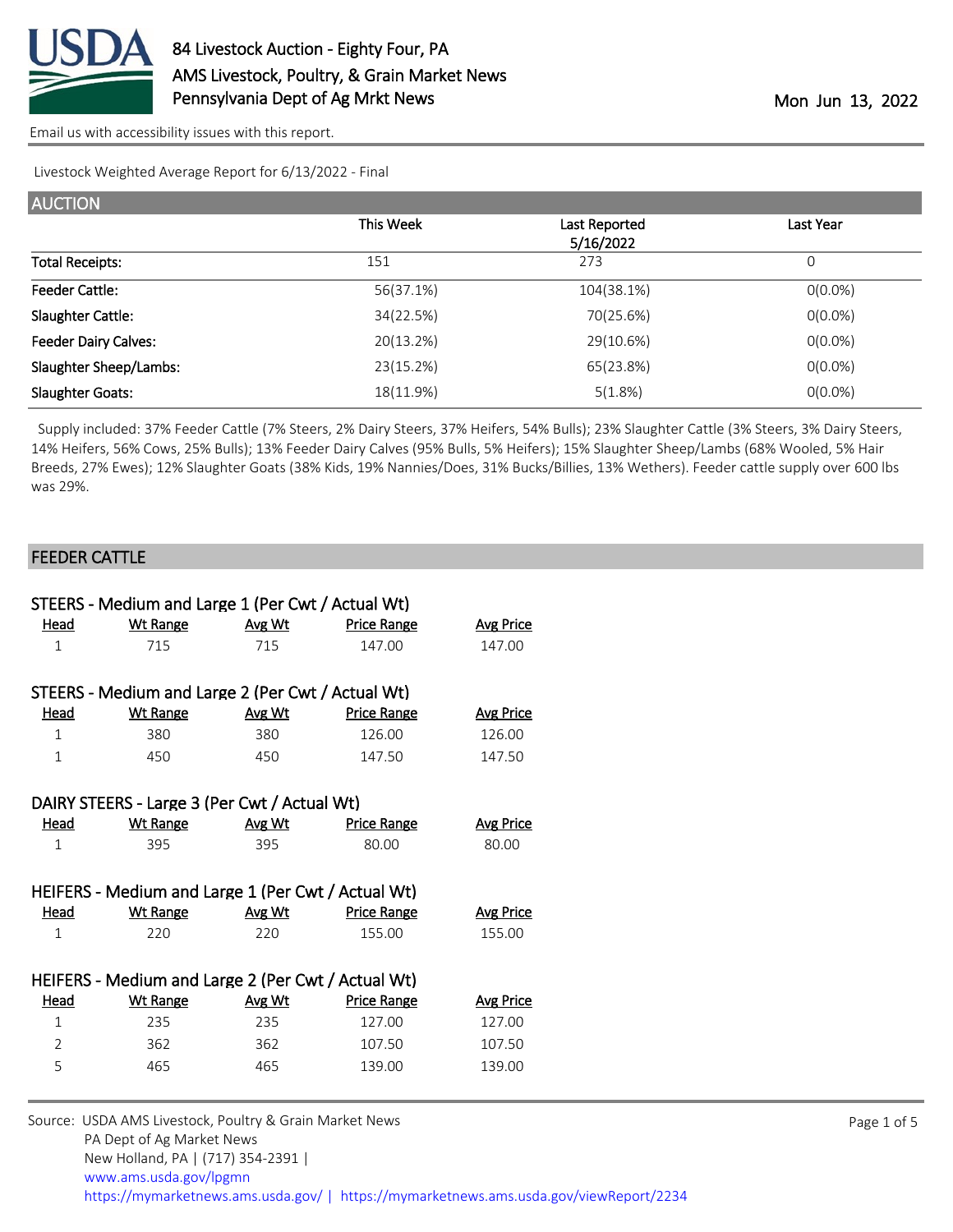

|                | Lindii us with accessibility issues with this report. |        |                    |                  |                 |  |  |
|----------------|-------------------------------------------------------|--------|--------------------|------------------|-----------------|--|--|
| 2              | 745                                                   | 745    | 105.00             | 105.00           |                 |  |  |
|                | HEIFERS - Large 3 (Per Cwt / Actual Wt)               |        |                    |                  |                 |  |  |
| <b>Head</b>    | <b>Wt Range</b>                                       | Avg Wt | <b>Price Range</b> | <b>Avg Price</b> |                 |  |  |
| $\mathbf 1$    | 200                                                   | 200    | 85.00              | 85.00            |                 |  |  |
| 3              | 361                                                   | 361    | 86.00              | 86.00            |                 |  |  |
|                | BULLS - Medium and Large 1 (Per Cwt / Actual Wt)      |        |                    |                  |                 |  |  |
| <b>Head</b>    | <b>Wt Range</b>                                       | Avg Wt | <b>Price Range</b> | <b>Avg Price</b> |                 |  |  |
| 2              | 440                                                   | 440    | 147.00             | 147.00           |                 |  |  |
| 2              | 530-535                                               | 533    | 123.00-135.00      | 128.97           |                 |  |  |
| $\mathbf{1}$   | 660                                                   | 660    | 140.00             | 140.00           |                 |  |  |
| $\overline{2}$ | 700                                                   | 700    | 139.00             | 139.00           |                 |  |  |
|                | BULLS - Medium and Large 2 (Per Cwt / Actual Wt)      |        |                    |                  |                 |  |  |
| <b>Head</b>    | <b>Wt Range</b>                                       | Avg Wt | <b>Price Range</b> | <b>Avg Price</b> |                 |  |  |
| $\mathbf 1$    | 200                                                   | 200    | 133.00             | 133.00           |                 |  |  |
| 1              | 350                                                   | 350    | 130.00             | 130.00           |                 |  |  |
| 3              | 500-517                                               | 511    | 130.00-140.00      | 136.74           |                 |  |  |
| 1              | 630                                                   | 630    | 122.00             | 122.00           |                 |  |  |
| 4              | 655-665                                               | 660    | 127.00-133.00      | 130.02           |                 |  |  |
| 1              | 810                                                   | 810    | 86.00              | 86.00            |                 |  |  |
|                | BULLS - Small and Medium 3 (Per Cwt / Actual Wt)      |        |                    |                  |                 |  |  |
| <b>Head</b>    | <b>Wt Range</b>                                       | Avg Wt | <b>Price Range</b> | <b>Avg Price</b> |                 |  |  |
| 2              | 165-185                                               | 175    | 117.50-129.00      | 123.58           |                 |  |  |
| 2              | 255                                                   | 255    | 90.00              | 90.00            |                 |  |  |
|                | <b>SLAUGHTER CATTLE</b>                               |        |                    |                  |                 |  |  |
|                | STEERS - Choice 2-3 (Per Cwt / Actual Wt)             |        |                    |                  |                 |  |  |
| Head           | <b>Wt Range</b>                                       | Avg Wt | <b>Price Range</b> | <b>Avg Price</b> | <b>Dressing</b> |  |  |
| $\mathbf{1}$   | 1275                                                  | 1275   | 148.00             | 148.00           | Average         |  |  |
|                | DAIRY STEERS - Choice 2-3 (Per Cwt / Actual Wt)       |        |                    |                  |                 |  |  |
| <b>Head</b>    | <b>Wt Range</b>                                       | Avg Wt | <b>Price Range</b> | <b>Avg Price</b> | <b>Dressing</b> |  |  |
| $\mathbf{1}$   | 1510                                                  | 1510   | 114.00             | 114.00           | Average         |  |  |
|                | HEIFERS - Choice 2-3 (Per Cwt / Actual Wt)            |        |                    |                  |                 |  |  |
| <b>Head</b>    | <b>Wt Range</b>                                       | Avg Wt | <b>Price Range</b> | <b>Avg Price</b> | <b>Dressing</b> |  |  |
| 5              | 1265-1455                                             | 1333   | 142.00-150.00      | 144.94           | Average         |  |  |
|                |                                                       |        |                    |                  |                 |  |  |

## COWS - Premium White 65-75% (Per Cwt / Actual Wt)

| Source: USDA AMS Livestock, Poultry & Grain Market News                                |
|----------------------------------------------------------------------------------------|
| PA Dept of Ag Market News                                                              |
| New Holland, PA   (717) 354-2391                                                       |
| www.ams.usda.gov/lpgmn                                                                 |
| https://mymarketnews.ams.usda.gov/   https://mymarketnews.ams.usda.gov/viewReport/2234 |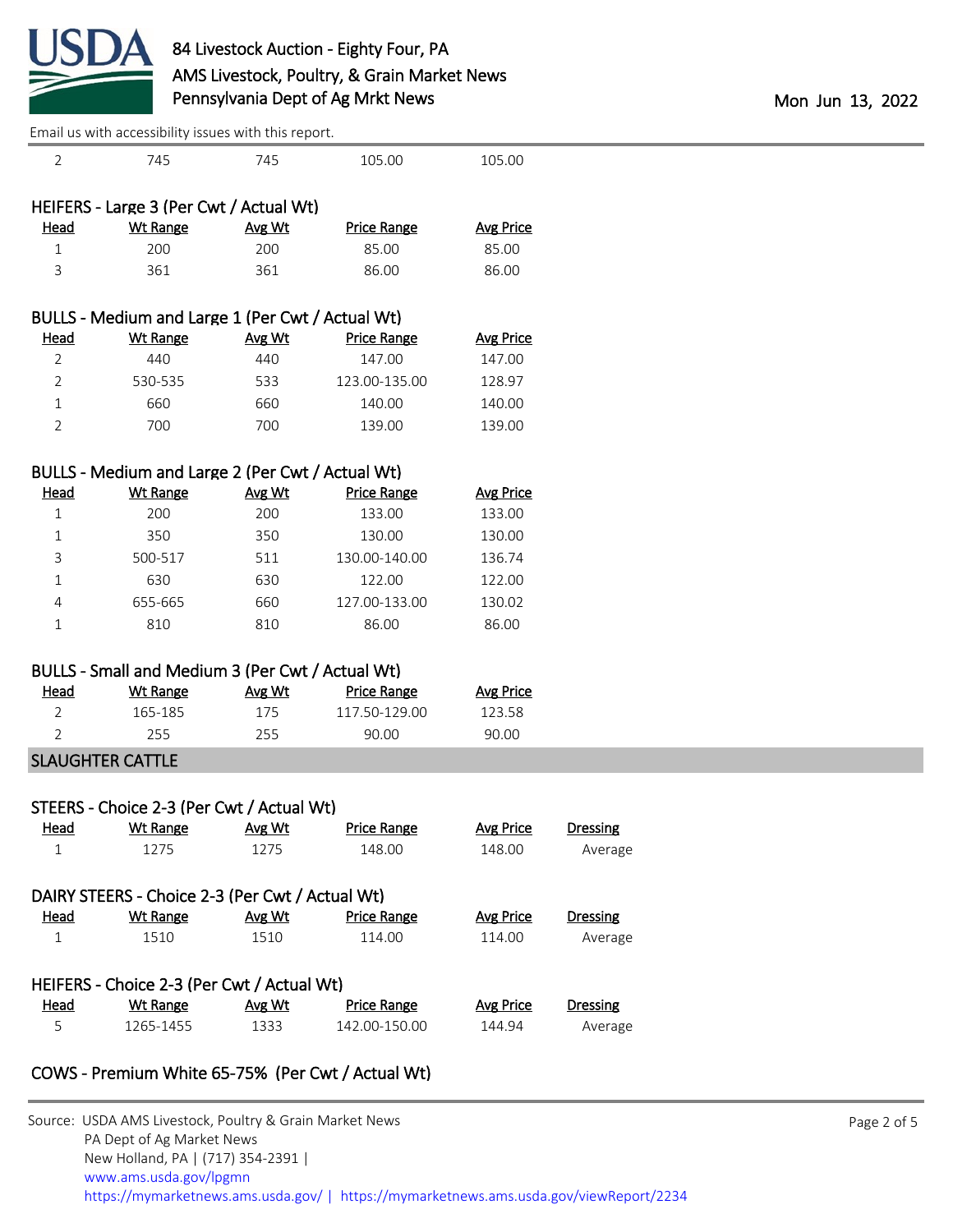

PA Dept of Ag Market News

| <u>Head</u><br>$\mathbf{1}$ | <b>Wt Range</b><br>1090                                 | Avg Wt<br>1090 | <b>Price Range</b><br>107.00 | <b>Avg Price</b><br>107.00 | <b>Dressing</b><br>Average |             |
|-----------------------------|---------------------------------------------------------|----------------|------------------------------|----------------------------|----------------------------|-------------|
|                             | COWS - Breaker 75-80% (Per Cwt / Actual Wt)             |                |                              |                            |                            |             |
| <u>Head</u>                 | <b>Wt Range</b>                                         | Avg Wt         | <b>Price Range</b>           | <b>Avg Price</b>           | <b>Dressing</b>            |             |
| 11                          | 1095-2030                                               | 1410           | 96.00-105.00                 | 98.36                      | Average                    |             |
|                             | COWS - Boner 80-85% (Per Cwt / Actual Wt)               |                |                              |                            |                            |             |
| <b>Head</b>                 | <b>Wt Range</b>                                         | Avg Wt         | <b>Price Range</b>           | <b>Avg Price</b>           | <b>Dressing</b>            |             |
| $\overline{2}$              | 985-1280                                                | 1133           | 88.00-91.00                  | 89.70                      | Average                    |             |
| $\mathbf{1}$                | 1020                                                    | 1020           | 95.00                        | 95.00                      | High                       |             |
|                             | COWS - Lean 85-90% (Per Cwt / Actual Wt)                |                |                              |                            |                            |             |
| <b>Head</b>                 | <b>Wt Range</b>                                         | Avg Wt         | <b>Price Range</b>           | <b>Avg Price</b>           | <b>Dressing</b>            |             |
| 5                           | 950-1200                                                | 1065           | 76.00-85.00                  | 79.78                      | Average                    |             |
|                             | BULLS - 1 (Per Cwt / Actual Wt)                         |                |                              |                            |                            |             |
| <u>Head</u>                 | <b>Wt Range</b>                                         | Avg Wt         | <b>Price Range</b>           | <b>Avg Price</b>           | <b>Dressing</b>            |             |
| 9                           | 815-2265                                                | 1507           | 102.00-139.00                | 123.35                     | Average                    |             |
|                             | <b>FEEDER DAIRY CALVES</b>                              |                |                              |                            |                            |             |
|                             | BULLS - Number 1 (Per Cwt / Actual Wt)                  |                |                              |                            |                            |             |
| <b>Head</b>                 | <b>Wt Range</b>                                         | Avg Wt         | <b>Price Range</b>           | <b>Avg Price</b>           |                            |             |
| 3                           | 90-95                                                   | 93             | 130.00-145.00                | 138.21                     |                            |             |
| 3                           | 100-105                                                 | 103            | 140.00-170.00                | 151.77                     |                            |             |
| $\mathbf 1$                 | 120                                                     | 120            | 130.00                       | 130.00                     |                            |             |
|                             | BULLS - Number 2 (Per Cwt / Actual Wt)                  |                |                              |                            |                            |             |
| <b>Head</b>                 | <b>Wt Range</b>                                         | Avg Wt         | <b>Price Range</b>           | <b>Avg Price</b>           |                            |             |
| $\mathbf 1$                 | 70                                                      | 70             | 125.00                       | 125.00                     | <b>Beef Cross</b>          |             |
| 1                           | 80                                                      | 80             | 105.00                       | 105.00                     | <b>Beef Cross</b>          |             |
| $\mathbf 1$                 | 95                                                      | 95             | 130.00                       | 130.00                     |                            |             |
| 1                           | 110                                                     | 110            | 125.00                       | 125.00                     |                            |             |
|                             | BULLS - Number 3 (Per Cwt / Actual Wt)                  |                |                              |                            |                            |             |
| <b>Head</b>                 | <b>Wt Range</b>                                         | Avg Wt         | <b>Price Range</b>           | <b>Avg Price</b>           |                            |             |
| $\mathbf 1$                 | 65                                                      | 65             | 50.00                        | 50.00                      |                            |             |
| 1                           | 95                                                      | 95             | 55.00                        | 55.00                      |                            |             |
|                             | BULLS - Utility (Per Cwt / Actual Wt)                   |                |                              |                            |                            |             |
| <b>Head</b>                 | <b>Wt Range</b>                                         | Avg Wt         | <b>Price Range</b>           | <b>Avg Price</b>           |                            |             |
| 4                           | 70-75                                                   | 71             | 17.50-35.00                  | 25.00                      |                            |             |
|                             | Source: USDA AMS Livestock, Poultry & Grain Market News |                |                              |                            |                            | Page 3 of 5 |

 New Holland, PA | (717) 354-2391 | [www.ams.usda.gov/lpgmn](https://www.ams.usda.gov/market-news) <https://mymarketnews.ams.usda.gov/> [|](https://www.ams.usda.gov/market-news) <https://mymarketnews.ams.usda.gov/viewReport/2234>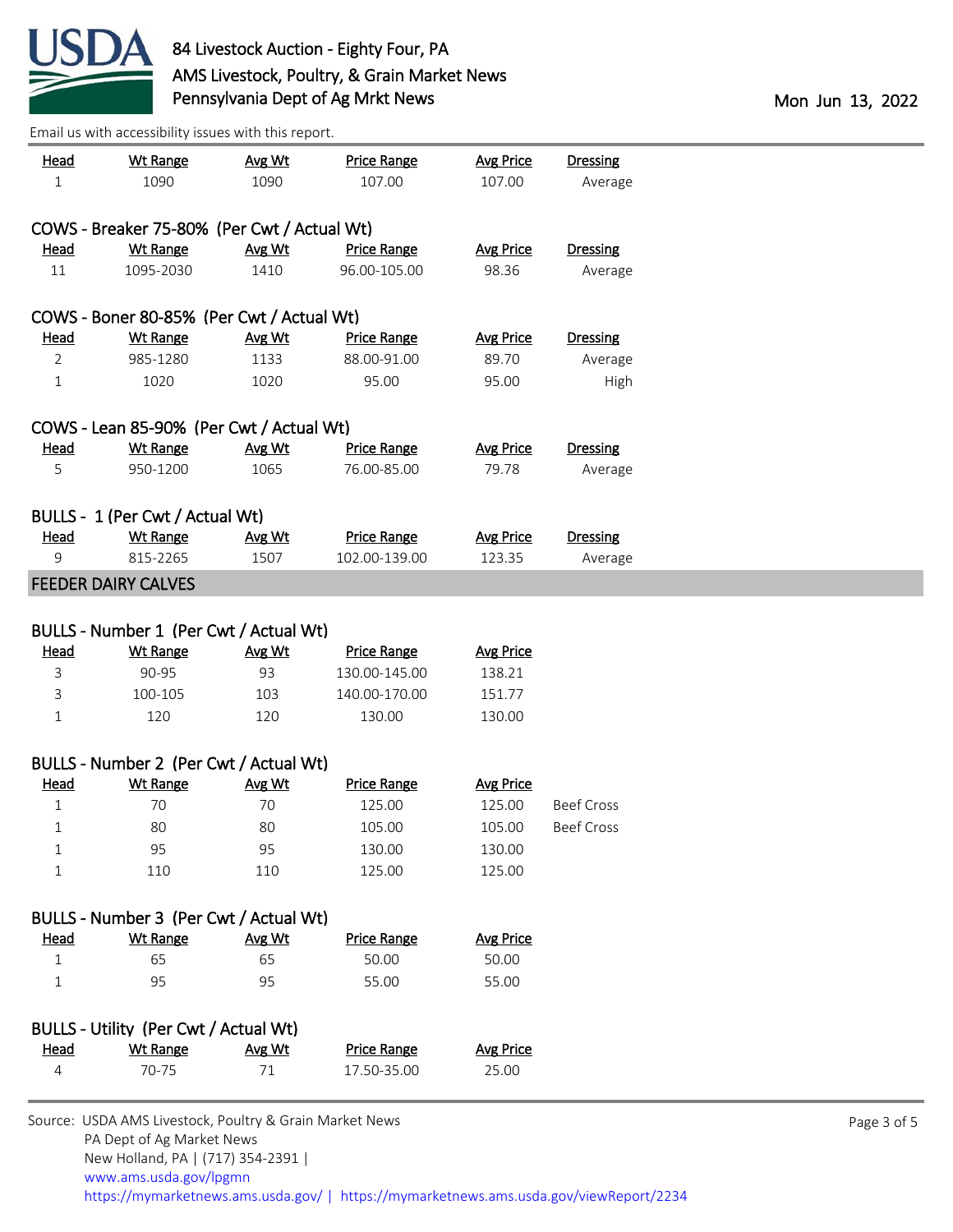

|                | Email us with accessibility issues with this report. |        |                    |                  |                   |  |
|----------------|------------------------------------------------------|--------|--------------------|------------------|-------------------|--|
| $\mathbf{1}$   | 80                                                   | 80     | 22.50              | 22.50            |                   |  |
|                |                                                      |        |                    |                  |                   |  |
|                | HEIFERS - Number 1 (Per Cwt / Actual Wt)             |        |                    |                  |                   |  |
| Head           | <b>Wt Range</b>                                      | Avg Wt | <b>Price Range</b> | <b>Avg Price</b> |                   |  |
| $\mathbf{1}$   | 95                                                   | 95     | 235.00             | 235.00           | <b>Beef Cross</b> |  |
|                | <b>SLAUGHTER SHEEP/LAMBS</b>                         |        |                    |                  |                   |  |
|                |                                                      |        |                    |                  |                   |  |
|                | WOOLED - Choice 1-2 (Per Cwt / Actual Wt)            |        |                    |                  |                   |  |
| <b>Head</b>    | <b>Wt Range</b><br>70-73                             | Avg Wt | <b>Price Range</b> | <b>Avg Price</b> | <b>Dressing</b>   |  |
| 4              |                                                      | 72     | 267.50-277.50      | 275.08           | Average           |  |
| 8              | 95-96                                                | 96     | 255.00-260.00      | 257.49           | Average           |  |
| 3              | 125                                                  | 125    | 212.50             | 212.50           | Average           |  |
|                | HAIR BREEDS - Choice 1-2 (Per Cwt / Actual Wt)       |        |                    |                  |                   |  |
| <b>Head</b>    | <b>Wt Range</b>                                      | Avg Wt | <b>Price Range</b> | <b>Avg Price</b> | <b>Dressing</b>   |  |
| $\mathbf{1}$   | 105                                                  | 105    | 242.50             | 242.50           | Average           |  |
|                |                                                      |        |                    |                  |                   |  |
|                | EWES - Utility 1-2 (Per Cwt / Actual Wt)             |        |                    |                  |                   |  |
| Head           | <b>Wt Range</b>                                      | Avg Wt | <b>Price Range</b> | <b>Avg Price</b> | <b>Dressing</b>   |  |
| 3              | 120-140                                              | 130    | 82.50-107.50       | 95.32            | Average           |  |
| 3              | 191                                                  | 191    | 85.00              | 85.00            | Average           |  |
|                | <b>SLAUGHTER GOATS</b>                               |        |                    |                  |                   |  |
|                |                                                      |        |                    |                  |                   |  |
|                | KIDS - Selection 1 (Per Unit / Actual Wt)            |        |                    |                  |                   |  |
| <b>Head</b>    | <b>Wt Range</b>                                      | Avg Wt | <b>Price Range</b> | <b>Avg Price</b> | Dressing          |  |
| $\mathbf 1$    | 35                                                   | 35     | 137.50             | 137.50           | Average           |  |
| 1              | 60                                                   | 60     | 230.00             | 230.00           | Average           |  |
| $\mathbf{1}$   | 85                                                   | 85     | 205.00             | 205.00           | Average           |  |
|                | KIDS - Selection 2 (Per Unit / Actual Wt)            |        |                    |                  |                   |  |
| <b>Head</b>    | <b>Wt Range</b>                                      | Avg Wt | <b>Price Range</b> | <b>Avg Price</b> | <b>Dressing</b>   |  |
| $\overline{2}$ | 30                                                   | 30     | 67.50              | 67.50            | Average           |  |
| $\mathbf 1$    | 45                                                   | 45     | 135.00             | 135.00           | Average           |  |
|                |                                                      |        |                    |                  |                   |  |
|                | NANNIES/DOES - Selection 2 (Per Unit / Actual Wt)    |        |                    |                  |                   |  |
| Head           | <b>Wt Range</b>                                      | Avg Wt | <b>Price Range</b> | <b>Avg Price</b> | <b>Dressing</b>   |  |
| $\mathbf 1$    | 60                                                   | 60     | 100.00             | 100.00           | Average           |  |
| 1              | 70                                                   | 70     | 140.00             | 140.00           | Average           |  |
| $\mathbf 1$    | 85                                                   | 85     | 170.00             | 170.00           | Average           |  |
|                |                                                      |        |                    |                  |                   |  |
|                | BUCKS/BILLIES - Selection 1 (Per Cwt / Actual Wt)    |        |                    |                  |                   |  |
| <b>Head</b>    | <b>Wt Range</b>                                      | Avg Wt | <b>Price Range</b> | <b>Avg Price</b> | Dressing          |  |